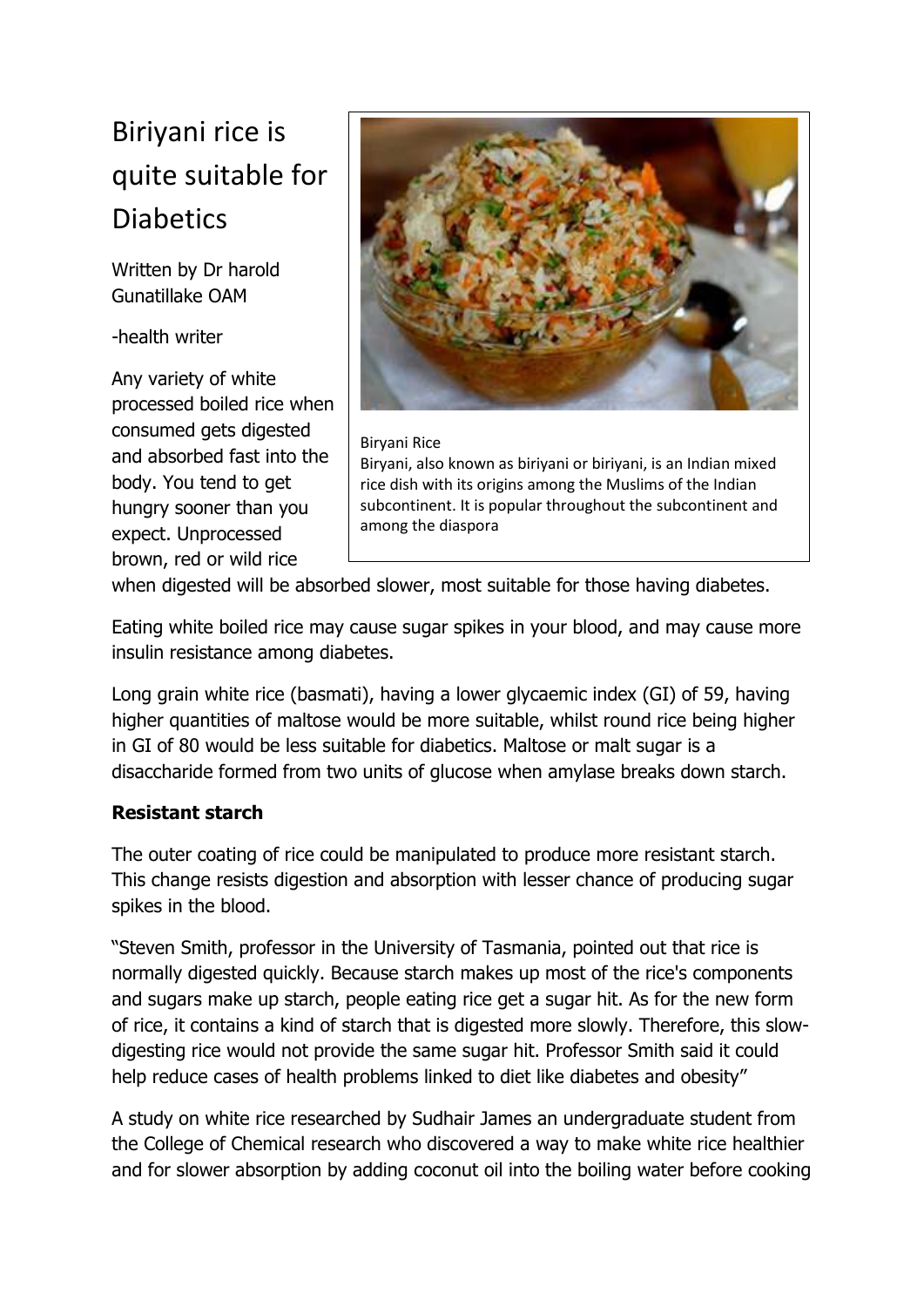the well washed rice, was found to make the starch in the rice more resistant for absorption in the gut.

The coconut oil forms a coating on the boiled rice and prevents quick digestion and absorption, thus fewer chances of blood sugar spikes.

It is advised to keep the cooked rice with coconut oil, keep overnight in the fridge to make it denser. Such manipulated rice is beneficial to people suffering from diabetes and partly solves obesity problem.

## **Boiling rice with added oil**

A few teaspoons of any oil including ghee will produce resistant starch, due to the formation of a dense outer layer. In India, most homes use ghee in their daily cooking rice and curries, and would be suitable for diabetics though thought otherwise before.

## **What is special about Biriyani?**

The saying goes that if there is such a thing as foods of the Gods, it is undoubtedly the biriyani and the magic lies in the way rice is transformed into something ambrosial (Pratibha Karan)

In the process of cooking biriyani the meat is coupled with half-cooked rice and further cooked- and Katchi which involve raw mutton pieces, marinated in yogurt and spices, cooked together with uncooked rice gives a thick coating of mutton oil and yogurt on the surface of the rice to make it dense and resistant.

Furthermore long grain Basmati is the traditional rice used in biriyani. It is important to wash and soak the rice thoroughly and adding the oil will keep the grains from sticking together.

So, after all Biriyani is good for those having diabetes and they could enjoy the heavenly aromatic delicacies the Indian Mughals enjoyed.

One serving of chicken biriyani contains protein, carbs as well as fats. Protein comes from the chicken meat and cashew nuts, carbs come from the rice and the fat from the cooking oils. The spices used in biriyani are healthy and have antioxidant properties'- they are turmeric, cumin, pepper, ginger, garlic, and saffron. Turmeric has many health benefits and tend to relax the digestive system and prevent bloating. Ginger aids digestion, reduce nausea, prevent stress and damage to your body's DNA. They may help your body to fight chronic diseases like high blood pressure, heart disease and others. Cumin has antibacterial and anti-inflammatory properties. Black pepper helps in digestion.